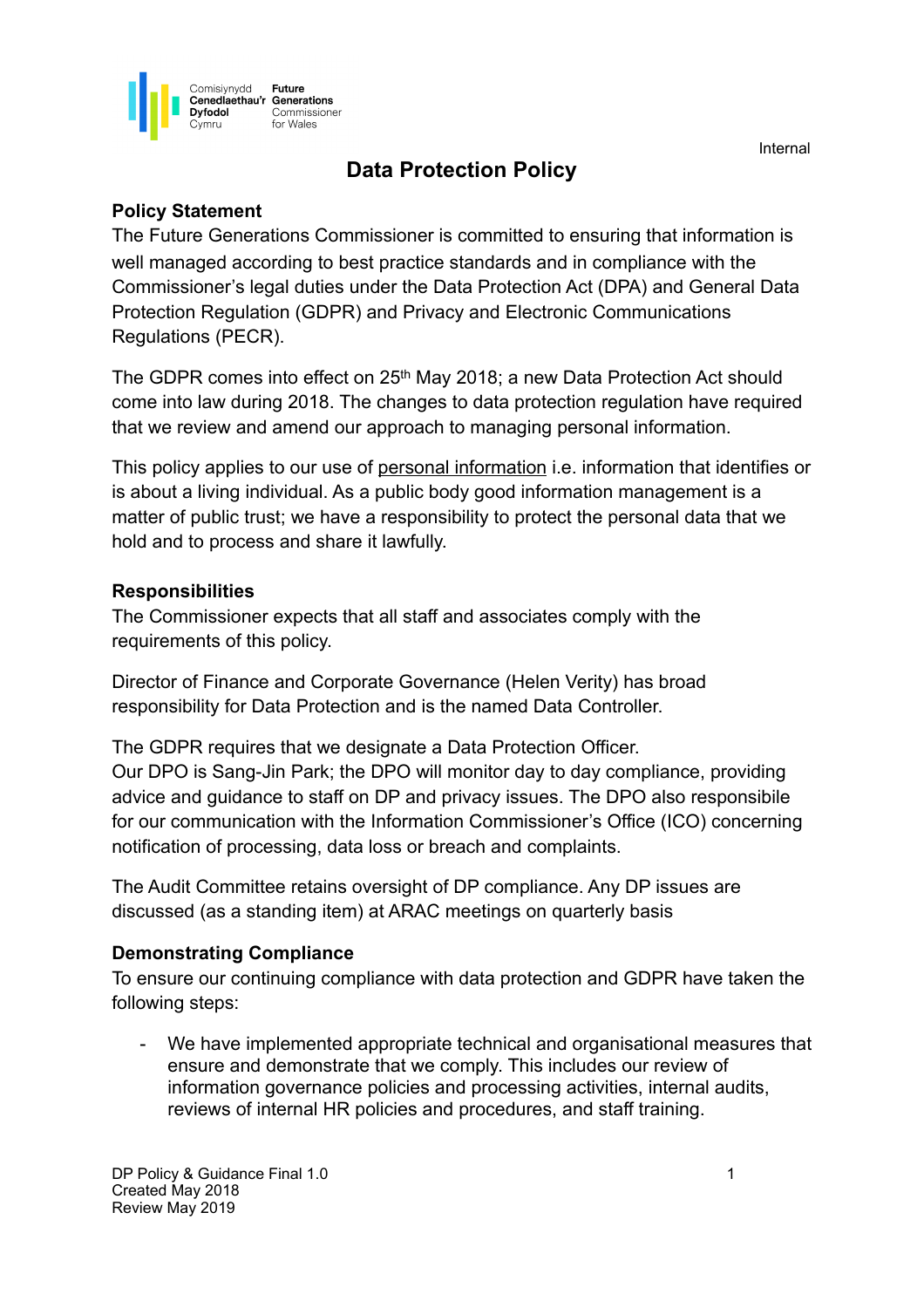



- We maintain relevant documentation on our processing activities.
- We have designated a data protection officer
- We have implemented a 'privacy by design' approach

# **Data Protection Principles**

The GDPR Principles are similar to the original 8 Data Protection Principles and are included in full at Appendix A. The GDPR specifies that the Data Controller is responsible for compliance with these principles.

In brief the GDPR Principles state that personal data shall be:

- processed lawfully and fairly in a transparent manner to individuals concerned
- collected for specified, explicit and legitimate purposes and not further processed in a manner that is incompatible with those purposes
- adequate, relevant and limited to the purpose for which they are processed
- accurate and kept up to date; incorrect information to be erased or rectified without delay
- kept in a form which permits identification of data subjects for no longer than is necessary for the purposes for which the personal data are processed
- appropriate technical and organisational measures applied to safeguard the rights and freedoms of individuals
- processed securely and against accidental loss, destruction or damage, using appropriate technical or organisational measures

# **Key Definitions**

Data Subject – the individual who is the subject of the data

Data Controller – determines the purposes and the means of processing the data

Data Processor – is responsible for processing personal data on behalf of the controller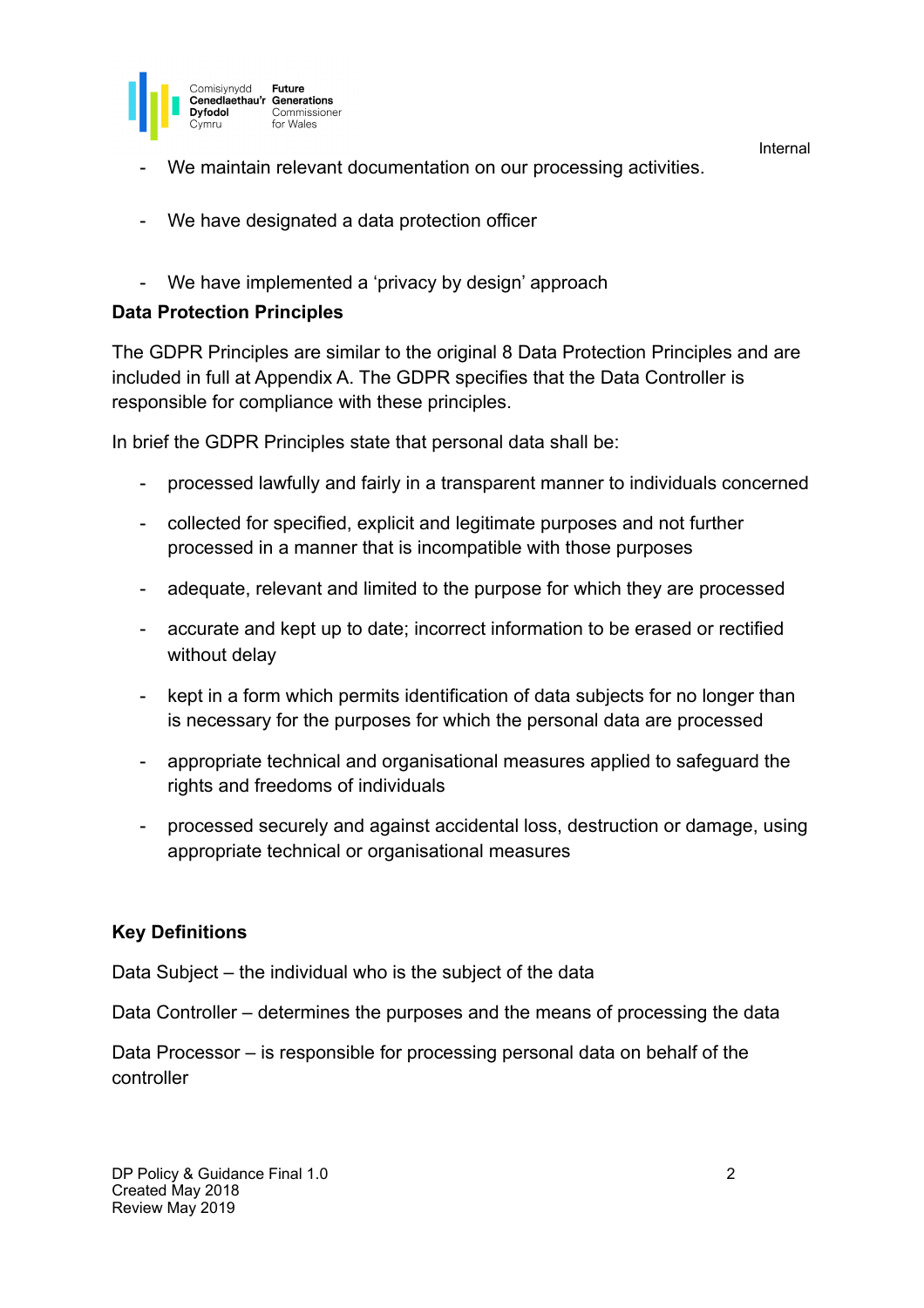

**Dyfodol** Commissioner for Wales **Internal Activity of the Community Contract Community Community Community Community** Personal data - any information relating to an identifiable person (data subject), this can include the obvious names and addresses as well as email addresses and

### **Special category data** (sensitive personal data)

images.

Comisivnydd

Future Cenedlaethau'r Generations

- Special category data is more sensitive so requires a greater degree of protection.
- This includes information about an individual's race, ethnic origin, politics, religion, trade union membership, genetics, biometrics (where used for ID purposes), health, sex life or sexual orientation.
- A loss or breach of this type of data could create more significant risks to a person's fundamental rights or freedoms, e.g. putting them at risk of discrimination.
- To process special category data we must satisfy certain conditions of the GDPR.

# **Privacy by Design and Data Protection Privacy Impact Assessments (DPIA)**

**W**e have an obligation to implement measures (technical and organisational) to show we have considered and integrated data protection into our processing activities. For example, at the planning stages of a new partnership project we will consider DP issues. Complex projects may require a Data Protection Privacy Impact Assessment (DPIA). Our DPO will advise when this is required.

Further information is included as Appendix C

**Data Sharing Agreements** may be appropriate in particular circumstances and the Wales Accord for Sharing Personal Information (WASPI) provides a template that can be adapted where a number of organisations wish to share personal information. Our DPO can advise when this may be appropriate and on adapting the template.

**Lawful basis for processing** – we must have identified a valid lawful basis for any processing before processing begins. For example, one lawful basis is consent however, the GDPR sets a high standard for consent and we should consider whether other basis for processing are more appropriate.

# **Individual Rights**

A data protection approach relies on us to fulfil the responsibilities and obligations of DP Policy & Guidance Final 1.0 3 Created May 2018 Review May 2019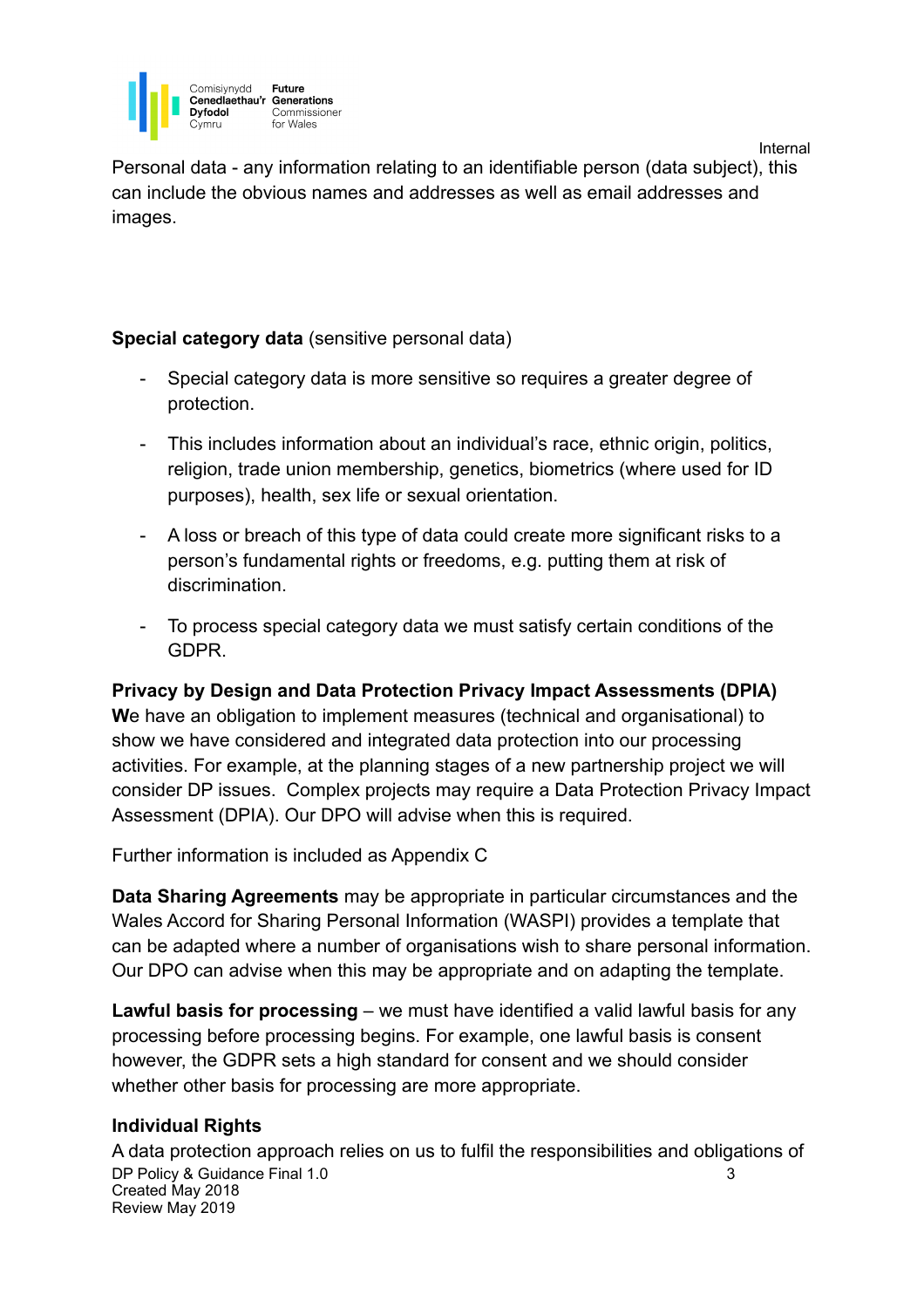

**Internal Activity of the Community Contract Community Community Community Community** a data controller. We need to be mindful of the rights and freedoms of individuals as we carry out our work.The GDPR extends an individual's rights in relation to their data; a full explanation of these rights is included in Appendix D.

However, these are the most relevant to us:

Right to be informed – we must tell individuals about our processing of their data and how to contact us to exercise their rights. We use a Privacy Notice to do this.

Right of access – this gives individuals the right to a copy of the data we hold and is also known as 'subject access request'.

Rights to rectification (correction or completion of inaccurate personal data), erasure (also known as the right to be forgotten) and the right to object to processing or for processing to be restricted.

We must provide a response to a rights request within **20 days**.

#### **Data Loss and Breaches**

Through our Information Governance policies and procedures we have established a framework for good information handling. We have put in place the technical and organisational measures to appropriately protect the personal data that we hold.

However, the risk of a security incident that affects the confidentiality, integrity or availability of personal data remains. A personal data breach means a breach of security leading to the accidental or unlawful destruction, loss, alteration, unauthorised disclosure of or access to personal data. This includes breaches that are the result of deliberate and accidental causes.

It is vital therefore that you are aware of your responsibility to report a potential data loss or breach immediately you become aware of it.

Personal data breaches can include:

- Access by an unauthorised third party
- Deliberate or accidental action (or inaction)
- Sending personal data to an incorrect recipient
- Devices containing personal data being lost or stolen
- Alteration of personal data without permission

DP Policy & Guidance Final 1.0 4 Created May 2018 Review May 2019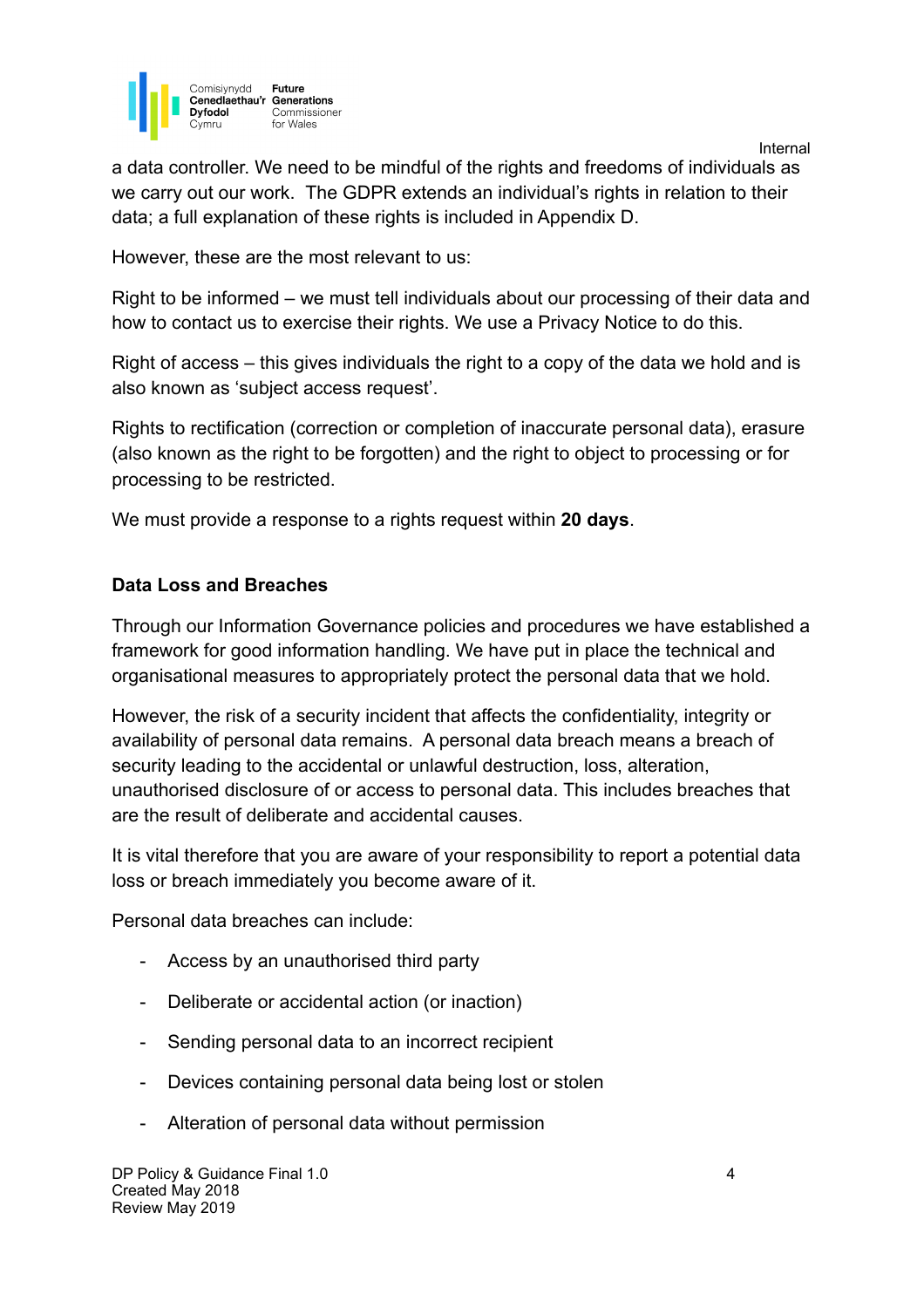



Loss of availability of personal data

The GDPR places a duty on organisations to report certain types of personal data breach to the ICO within 72 hours and should the breach significantly impact on individuals we must inform them without delay. An organisation maybe fined significant amounts for serious breaches and for failure to report a breach as required.

Working with IT Support Orbits IT, we have put in place robust breach detection.

Our Data Breach/Loss Policy details the steps we must take should a breach or loss occur.

We have allocated responsibility for investigation of potential breaches or loss to the DPO.

# **Privacy and Electronic Communications Regulations (PECR)**

PECR works alongside data protection and is cover electronic marketing activity by phone, fax, email, text or any other type of electronic mail. GDPR does not replace PECR and we need to comply with both in any direct marketing activity.

# **Protecting Personal Information - Do's and Don'ts**

Do – familiarise yourself with the GDPR principles

Do – familiarise yourself with individual rights under GDPR – they are your rights too.

Do – consider privacy issues as part of your initial project design

Do –think about lawful basis for any processing of personal data before you begin processing

Do – think about your day-to-day activities and where privacy risks may arise e.g. do you routinely forward emails without checking with email originator first?

Do – seek advice from the DPO at an early stage

Don't - share personal information if you are in any doubt that you are safe to do so. Check with the DPO and make sure you are complying with GDPR.

Don't - delay reporting a problem – a potential loss or breach. Early reporting can prevent an issue getting worse. **DP Policy & Guidance Final 1.0** 5 Created May 2018 Review May 2019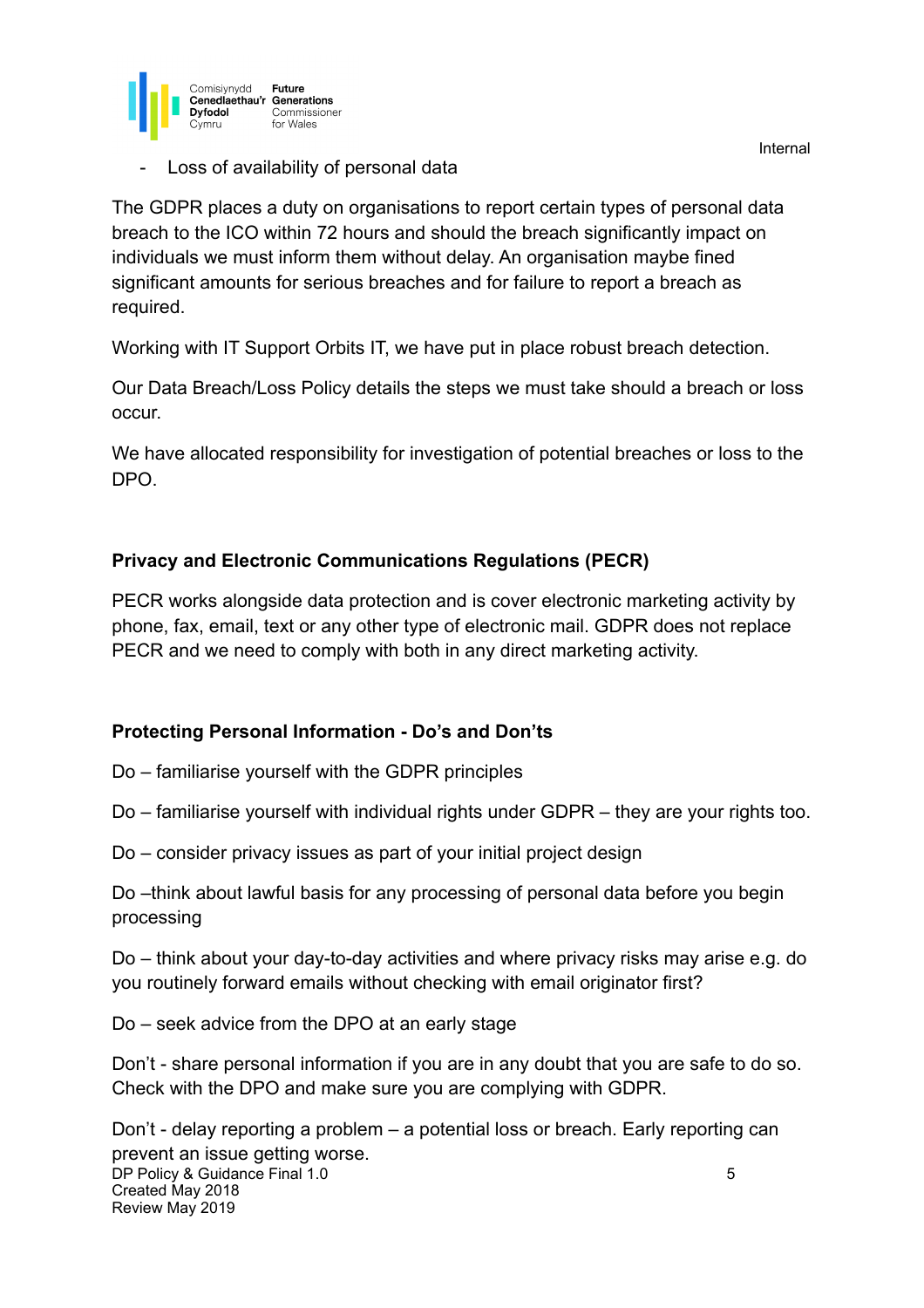

# **Sources of Advice and Guidance**

Our Data Protection Officer (DPO) can provide advice and guidance in relation to day to day data protection compliance issues.

The Information Commissioner's Office has published and continues to update detailed guidance on GDPR compliance.

[https://ico.org.uk/for-organisations/guide-to-the-general-data-protection-regulation](https://ico.org.uk/for-organisations/guide-to-the-general-data-protection-regulation-gdpr/)[gdpr/](https://ico.org.uk/for-organisations/guide-to-the-general-data-protection-regulation-gdpr/)

#### **Related Policies**

Information Governance Policy

IT Security & Acceptable Use Policy

Information Security Policy

Freedom of Information (FOI) & Environmental Regulations Policy

Access to Information Guidance

Data Breach Policy

# **Appendix A: GDPR Principles**

Article 5 of the GDPR requires that personal data shall be:

a) processed lawfully, fairly and in a transparent manner in relation to individuals;

b) collected for specified, explicit and legitimate purposes and not further processed in a manner that is incompatible with those purposes; further processing for archiving purposes in the public interest, scientific or historical research purposes or statistical purposes shall not be considered to be incompatible with the initial purposes;

c) adequate, relevant and limited to what is necessary in relation to the purposes for which they are processed;

d) accurate and, where necessary, kept up to date; every reasonable step must be taken to ensure that personal data that are inaccurate, having regard to the purposes for which they are processed, are erased or rectified without delay;

DP Policy & Guidance Final 1.0 6 Created May 2018 Review May 2019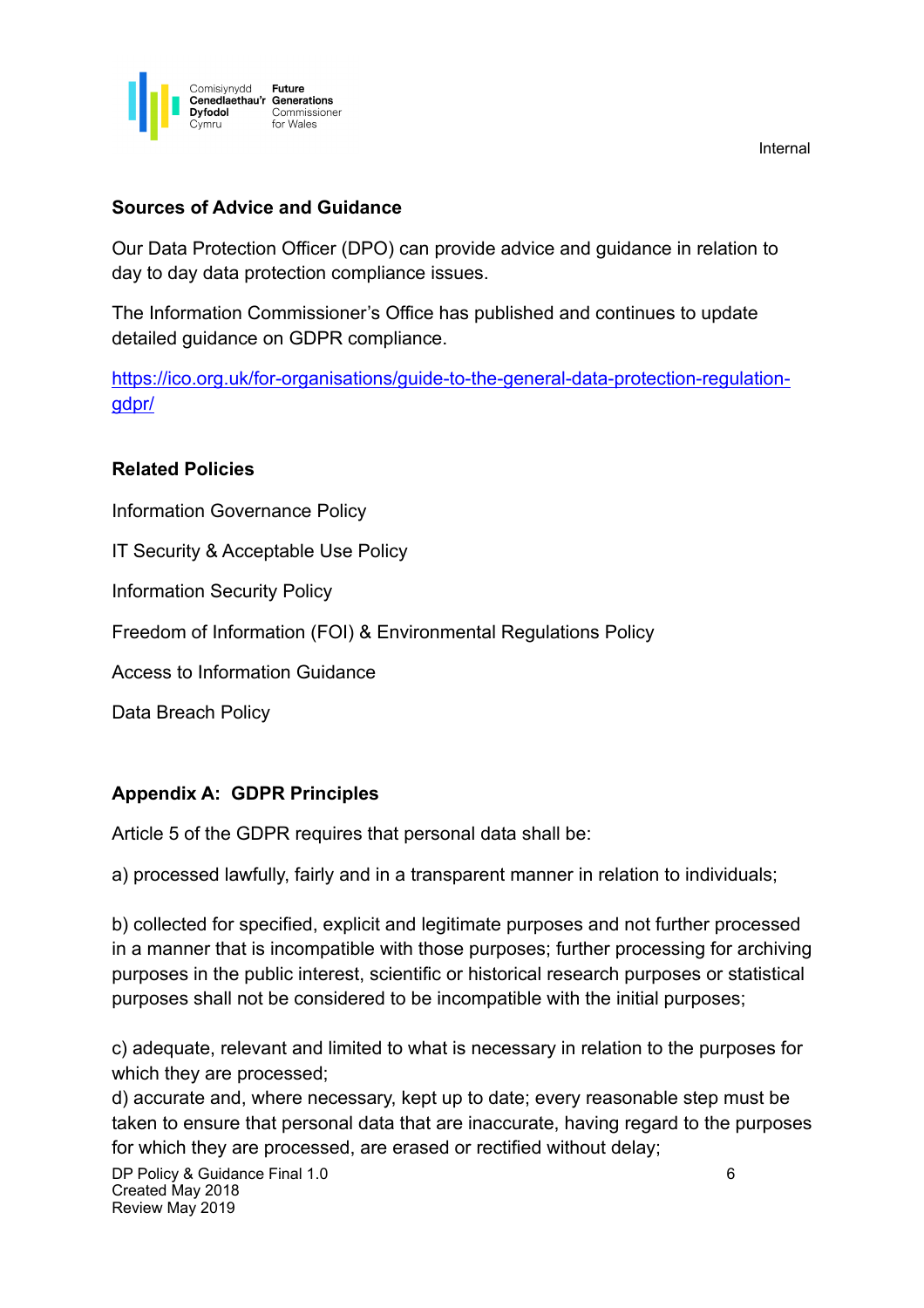

**Internal Activity of the Community Contract Community Community Community Community** 

e) kept in a form which permits identification of data subjects for no longer than is necessary for the purposes for which the personal data are processed; personal data may be stored for longer periods insofar as the personal data will be processed solely for archiving purposes in the public interest, scientific or historical research purposes or statistical purposes subject to implementation of the appropriate technical and organisational measures required by the GDPR in order to safeguard the rights and freedoms of individuals; and

f) processed in a manner that ensures appropriate security of the personal data, including protection against unauthorised or unlawful processing and against accidental loss, destruction or damage, using appropriate technical or organisational measures.

#### Article 5(2) requires that:

- the controller shall be responsible for, and be able to demonstrate, compliance with the principles.

### **Appendix B - Managing a Request for Personal Information (SAR) Procedure**

- Record request received
- Pass to DPO
- Open file and apply unique reference number
- Identify respond by date 20 days from receipt
- Clarify request scope
- Identity check
- All staff email with response date
- Collate information
- Check 3<sup>rd</sup> party content
- Prepare response to data subject
- Content check

Response to data subject within 20 days DP Policy & Guidance Final 1.0 7 Created May 2018 Review May 2019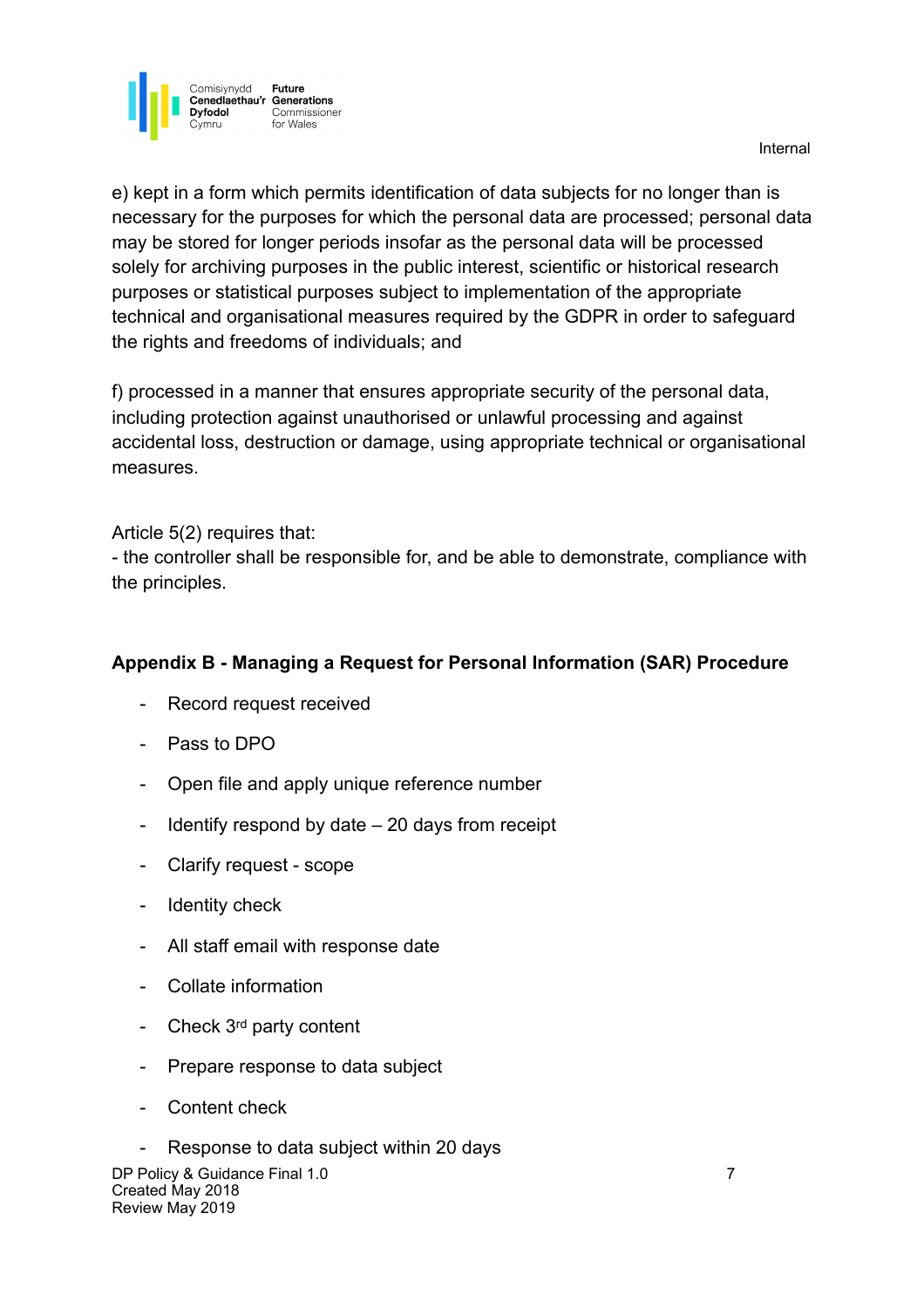

### **Responding to other rights based requests**

- Record request
- Pass to DPO
- Open file and apply unique reference number
- Identity check
- Identify information/processing
- Clarify request if necessary
- Carryout correction/deletion
- Record action
- Confirm to data subject action carried out
- File closed

#### **Appendix C – Privacy by Design Principles**

- 1. The approach must adopt a proactive rather than reactive stance and aim at preventing privacy risks and not at addressing them after they occur
- 2. Privacy is to be used as a default setting
- 3. Privacy must be embedded into design
- 4. Privacy by Design ensures full functionality and seeks to achieve both privacy and security
- 5. Security must be made an integral part of the systems throughout their whole lifecycle
- 6. It seeks to achieve visibility and transparency